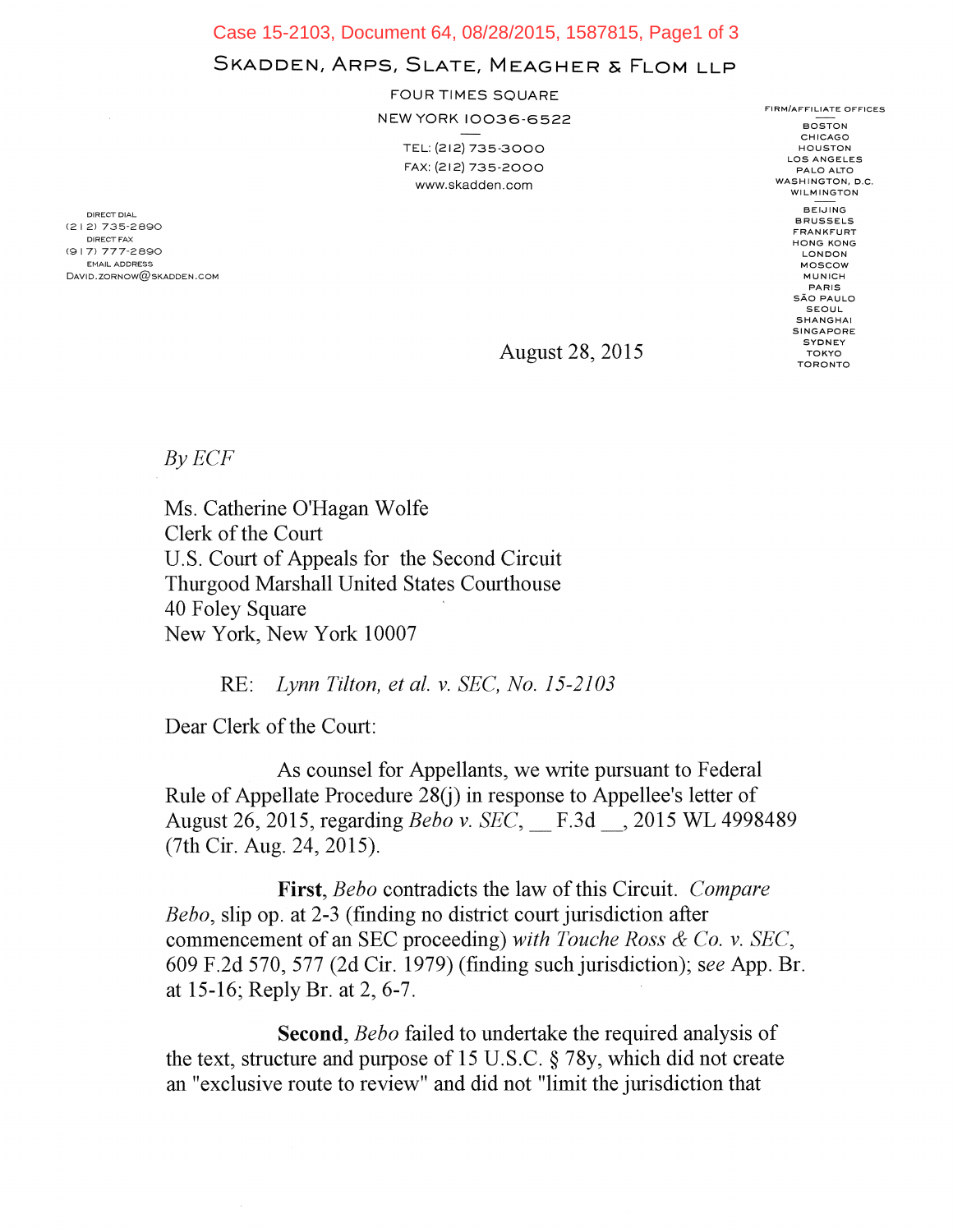Clerk of the Court, U.S. Court of Appeals August 28, 2015 Page 2

other statutes confer on district courts." *Free Enter. Fund v. Pub. Co. Accounting Oversight Bd.,* 561 U.S. 477, 489 (2010); *see* App. Br. at 13- 14; Reply Br. at 4-6.

**Third,** *Bebo* wrongly relied on *Elgin v. Department of Treasury,* 132 S. Ct. 2126 (2012), which involved a different type of claim under a different statutory scheme. App. Br. at 23; Reply Br. at 8. Because petitioner Elgin had lost his ALJ proceeding before suing in district court, he did not dispute that his claim was covered by the jurisdiction-channeling provision. *Id.* at 2134. Appellants, who still await their ALJ trial, do not challenge a "final order" or "rule" within the meaning of § 78y, as even the court below recognized. App. Br. at 14- 15; Reply Br. at 4.

**Fourth,** because this case (unlike *Bebo)* arrives for expedited review before the ALJ trial has begun, this Court has the power to resolve the important constitutional question now, preventing a wasteful trial and a futile Commission appeal. *See* App. Br. at 4-5, 24- 29; Reply Br. at 8-12. The Court's guidance is also crucial for like cases.

Respectfully submitted,

/s/ David Zornow

David M. Zornow Christopher J. Gunther SKADDEN, ARPS, SLATE, MEAGHER & FLOM LLP Four Times Square New York, NY 10036

Susan E. Brune MaryAnn Sung BRUNE & RICHARD LLP One Battery Park Plaza New York, NY 10004